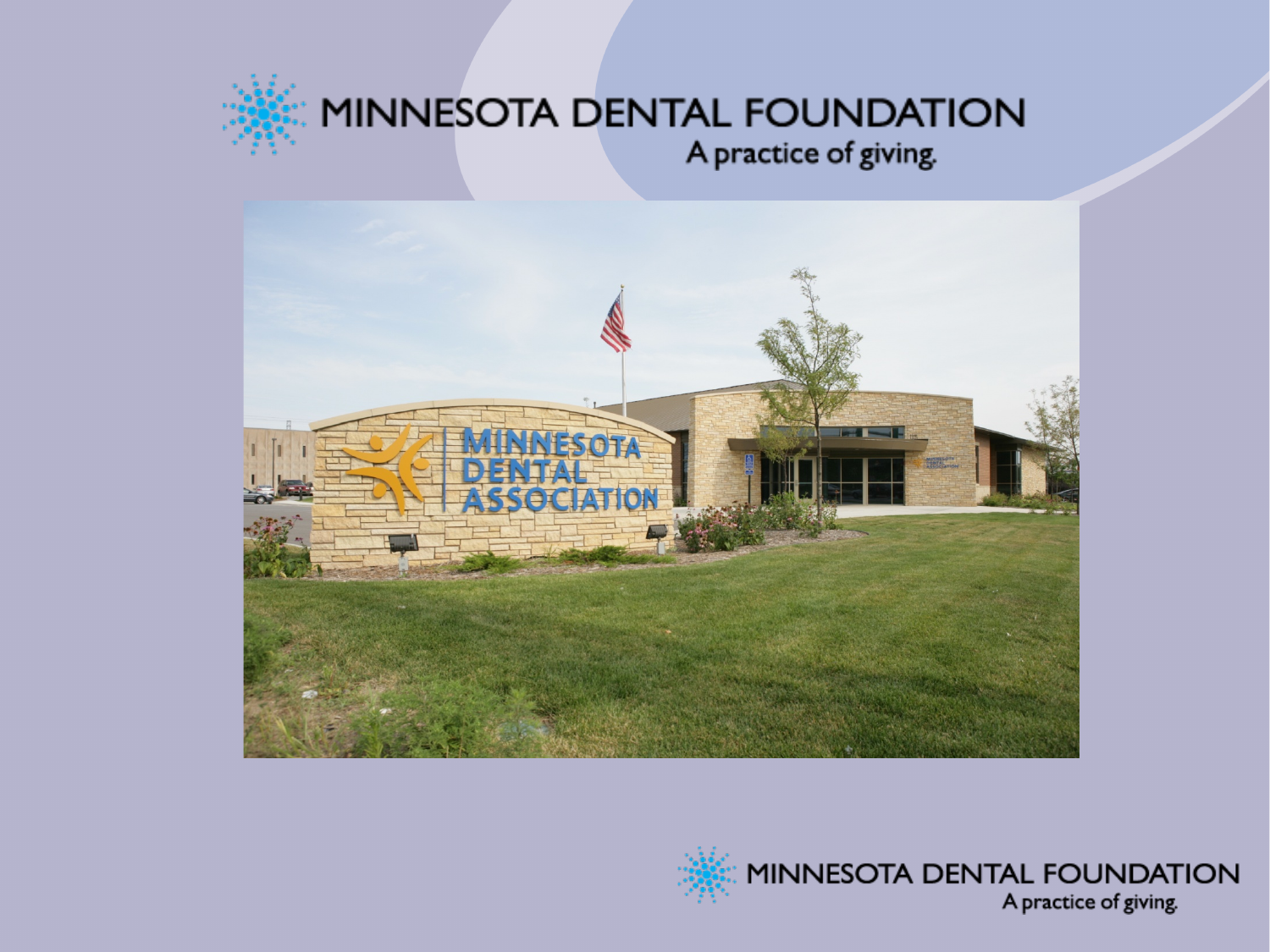# **In the Beginning…**



Incorporated in 1946 but was dormant for decades.



A \$70,000 bequest was presented to the Minnesota Dental Association from the estate of Dr. Robert Reed, Faribault, Minnesota in 1999.

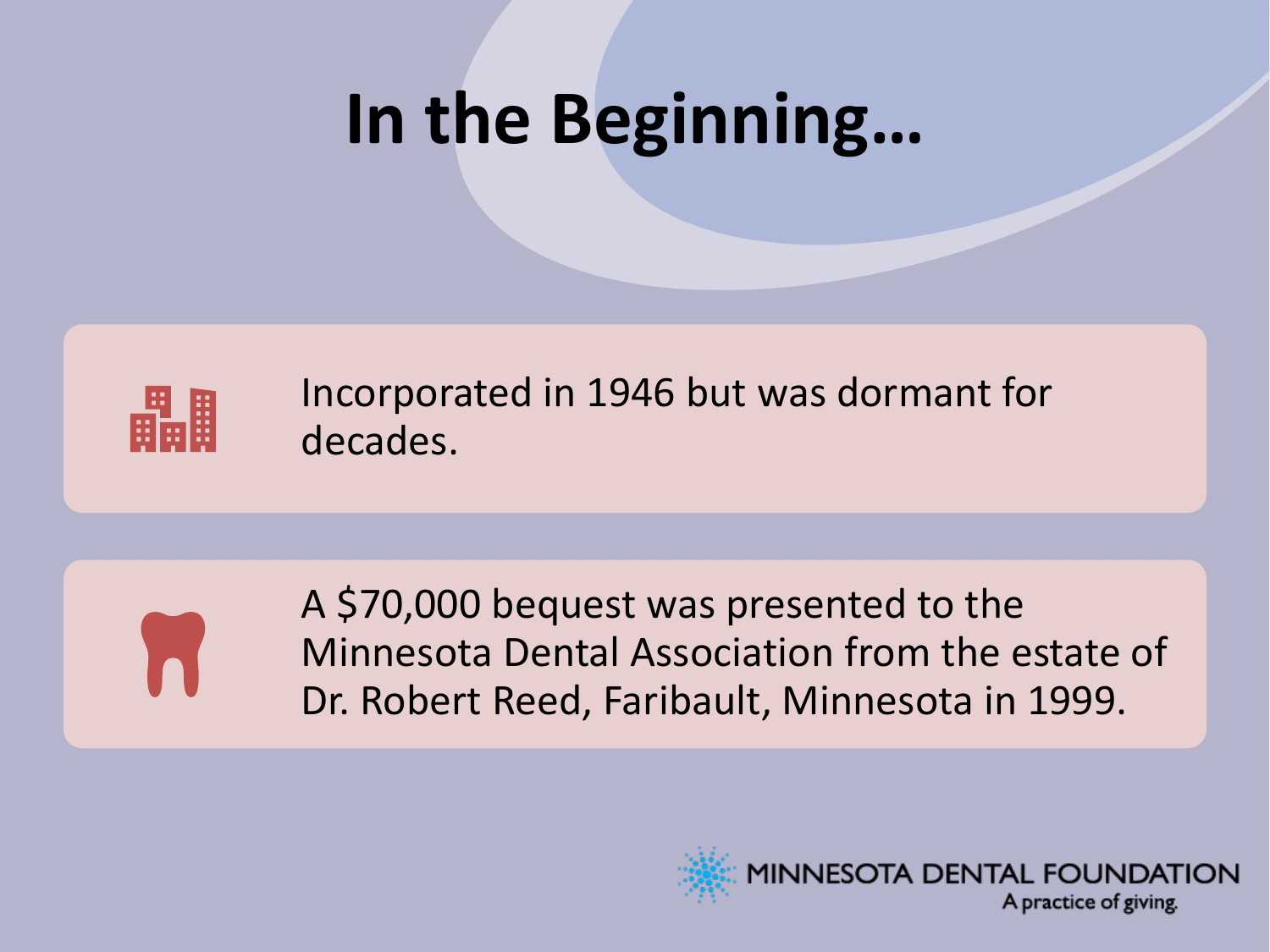### **Today's Minnesota Dental Foundation**

- The Minnesota Dental Foundation was merged with the Endowment and Assistance Fund in 2001and the surviving entity was the Minnesota Dental Foundation.
- 501(c)(3) not-for-profit public foundation.
- Managed by the Minnesota Dental Foundation Board of Directors who are approved by the Board of Trustees of the Minnesota Dental Association.

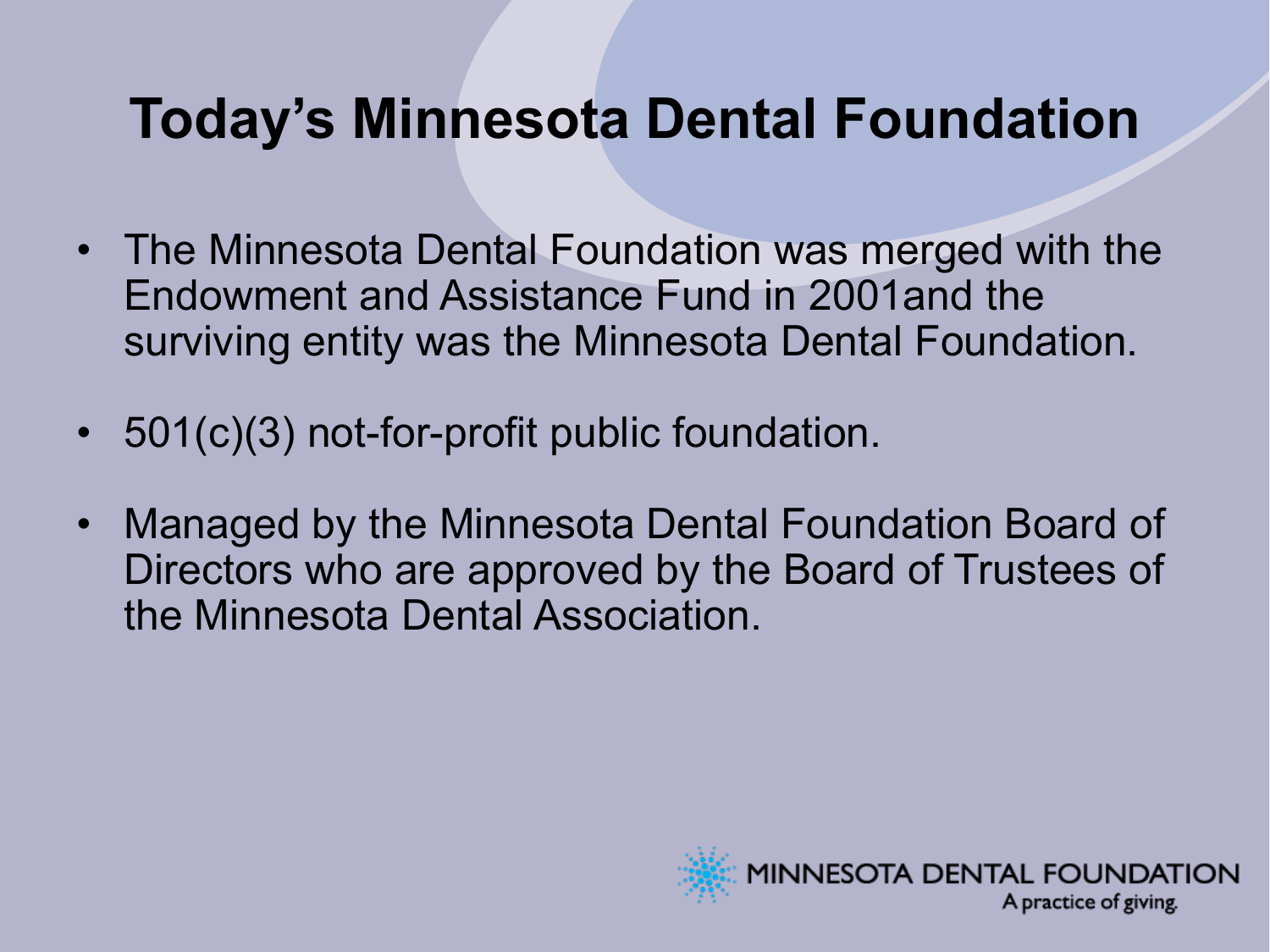#### **Board of Directors**

Andy Aldrich Amber Cziok Laura Eng Lee Jess Craig Killian Michael Kurkowski Kirsten Langguth Stephen Litton Tara Orech Rosalie Perpich Karl Self Michael Zakula

Minnesota Dental Association Staff Carmelo Cinqueonce **Jacquie Durant** 

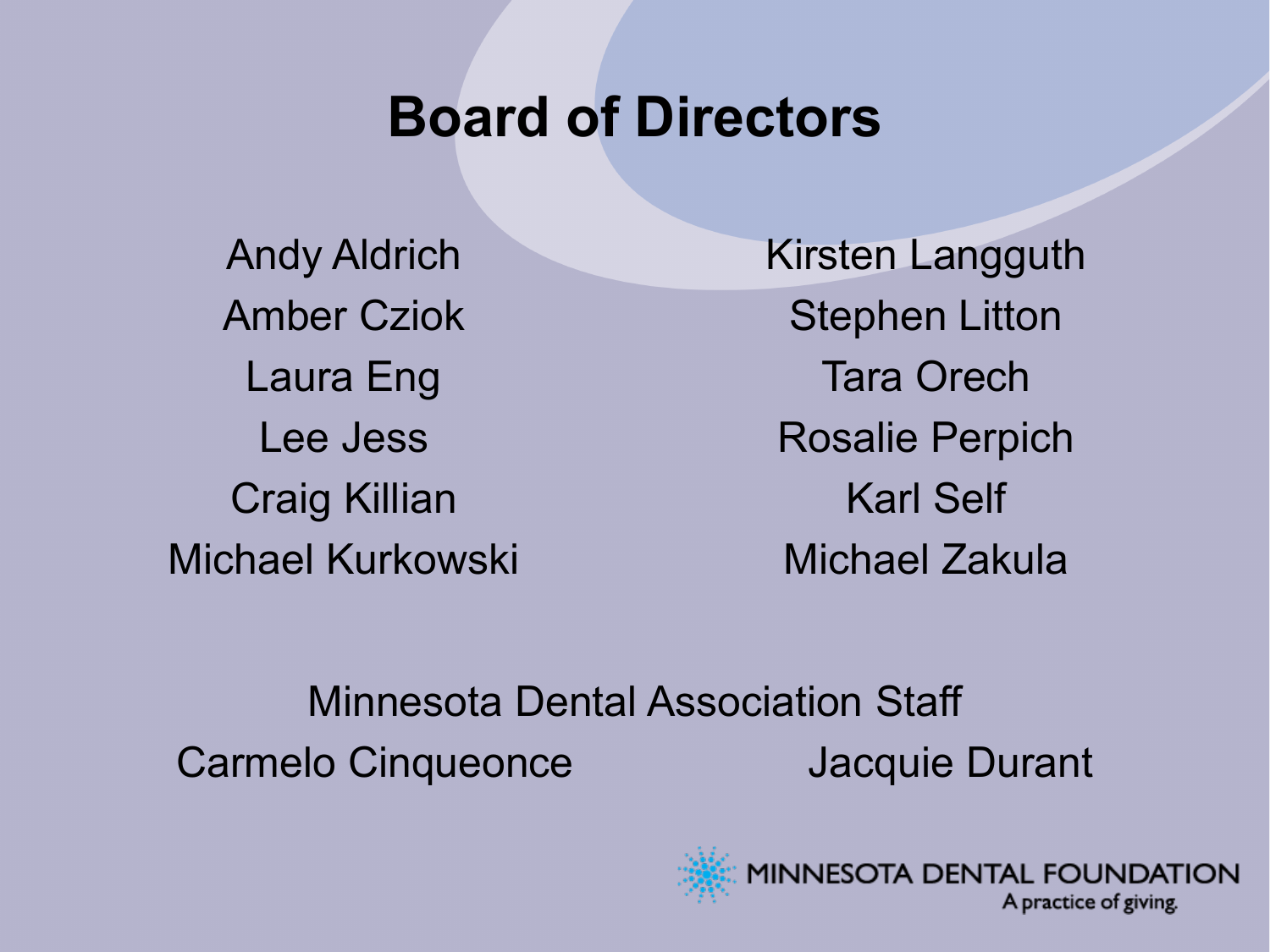### **Vision**

The vision of the Minnesota Dental Foundation is to eliminate unmet oral health needs in Minnesota.

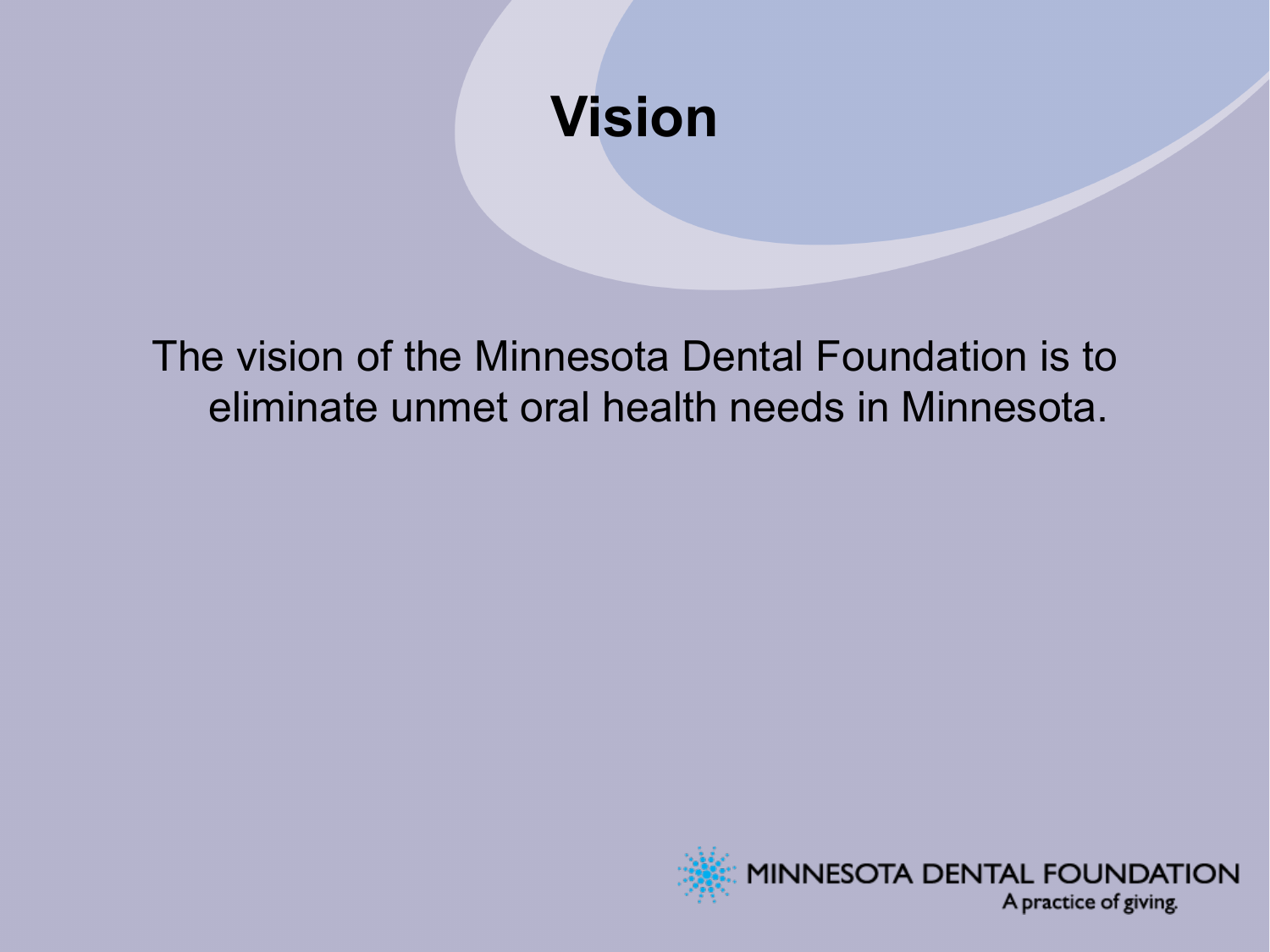### **Mission**

The mission of the Minnesota Dental Foundation is to:

- Initiate and support outreach programs that provide dental services to underserved populations and communities;
- Encourage and support volunteerism within the profession; and
- Promote careers in dentistry, especially in underserved areas.

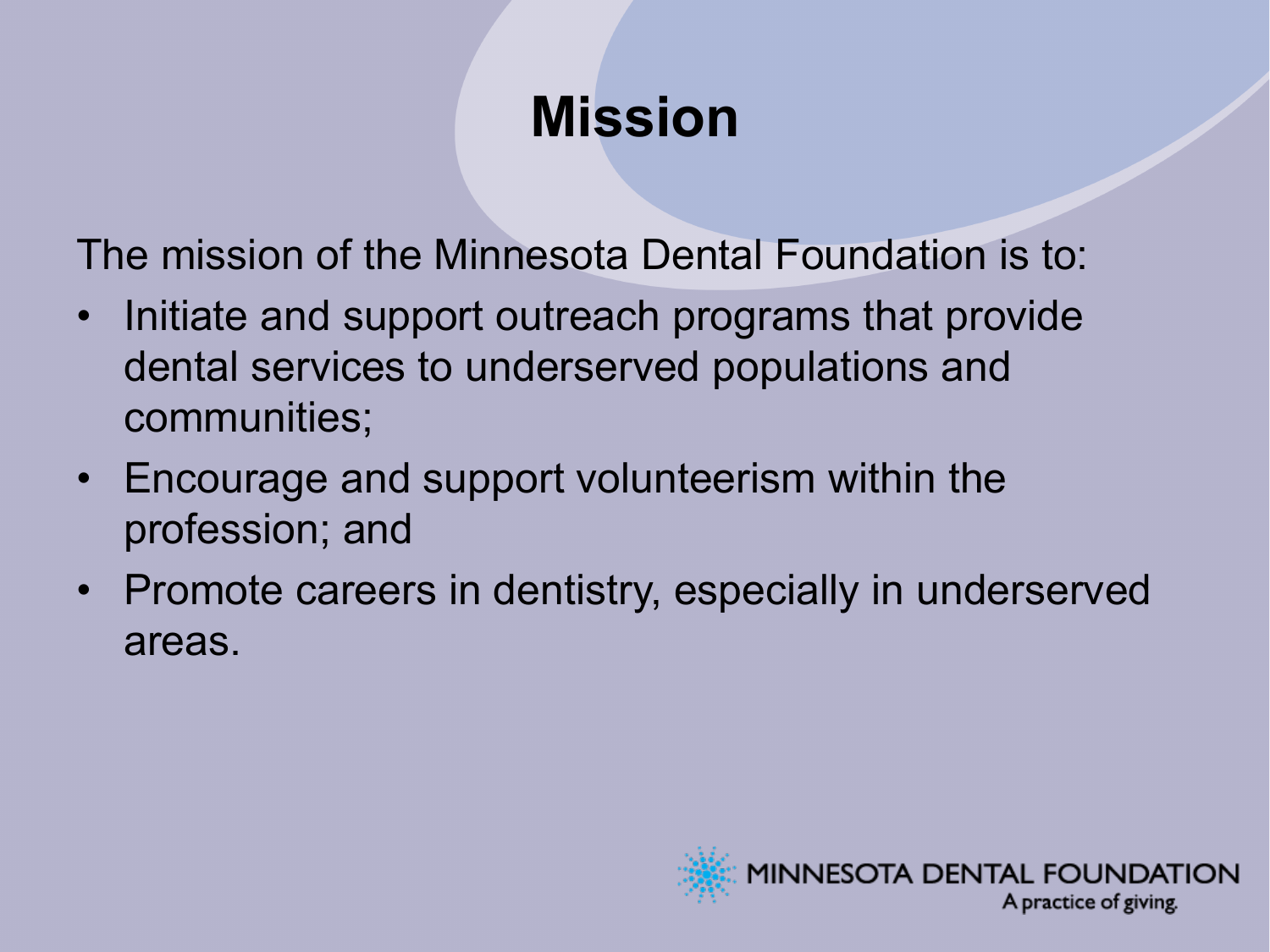### **Efforts so far of the MDF**

- 601 different projects have been funded since 2002 at a cost of \$5M
- 48% of the projects in the Metro area, 50% of the projects in outstate Minnesota, 2% other
- 2012 assets over \$1M
- 2018 was the first year the MDF raised \$1M

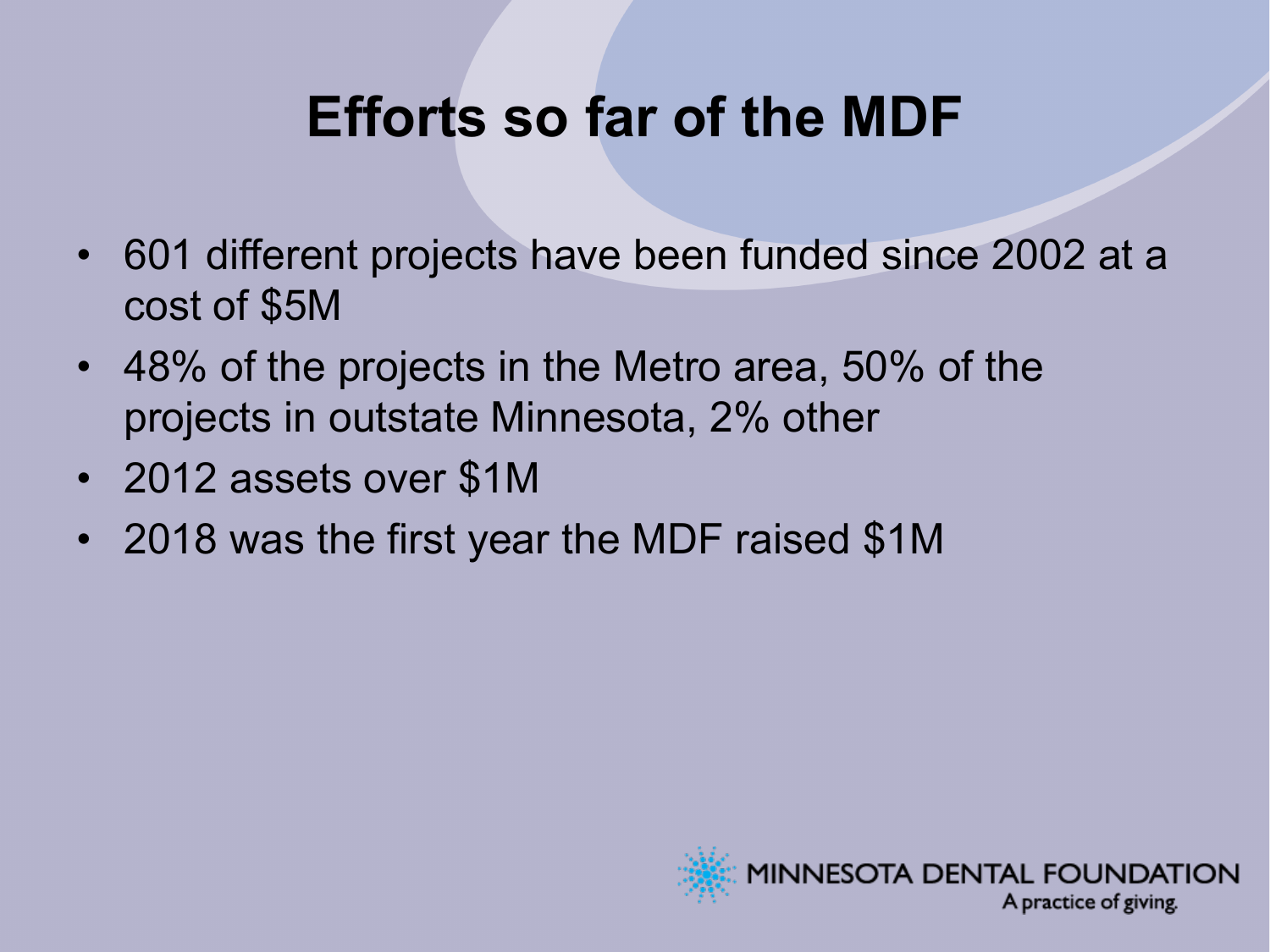### **Community Grants**

- Started in 2002
- Grants to non-profit clinics that participate in Give Kids a Smile
- Grants to non-profit organizations that have an interest in oral health of the underserved
- Grants to dental auxiliary educational institutions that provide care to the underserved
- Supported by the Minnesota Dental Foundation at about \$30,000 to \$50,000 per year

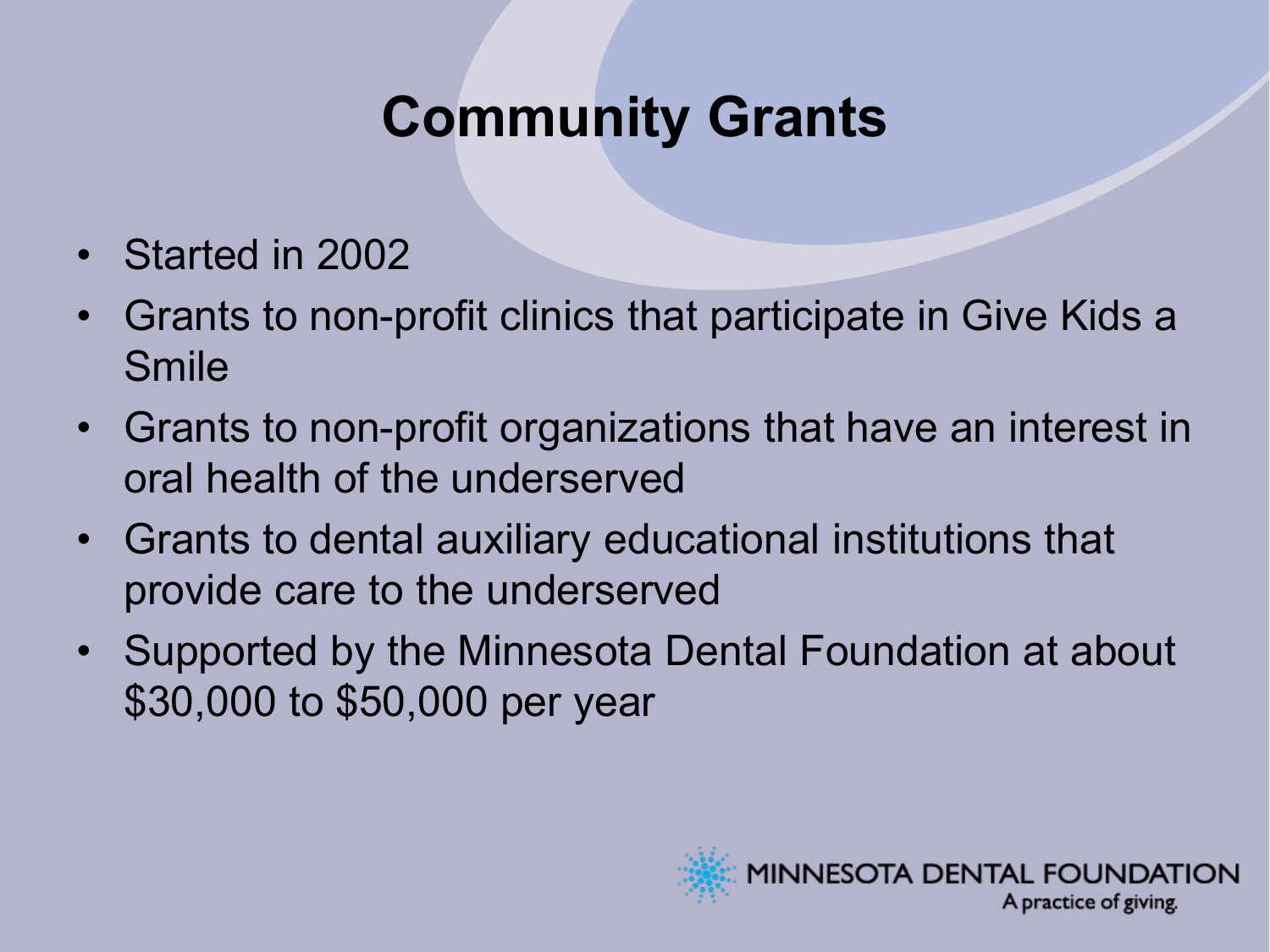### **Donated Dental Services (DDS)**

- Managed by Dental Lifeline Network in Denver
- Started in 2003 in Minnesota
- Became a program of MDF in 2012
- Funded by Delta Dental of Minnesota Foundation
- Dentistry for veterans, disabled, elderly & medically fragile individuals who cannot afford treatment
- Laboratories provide free services
- Since its inception in Minnesota, 2,262 patients have received \$12.4 million in dental services
- 200 patients on the waiting list

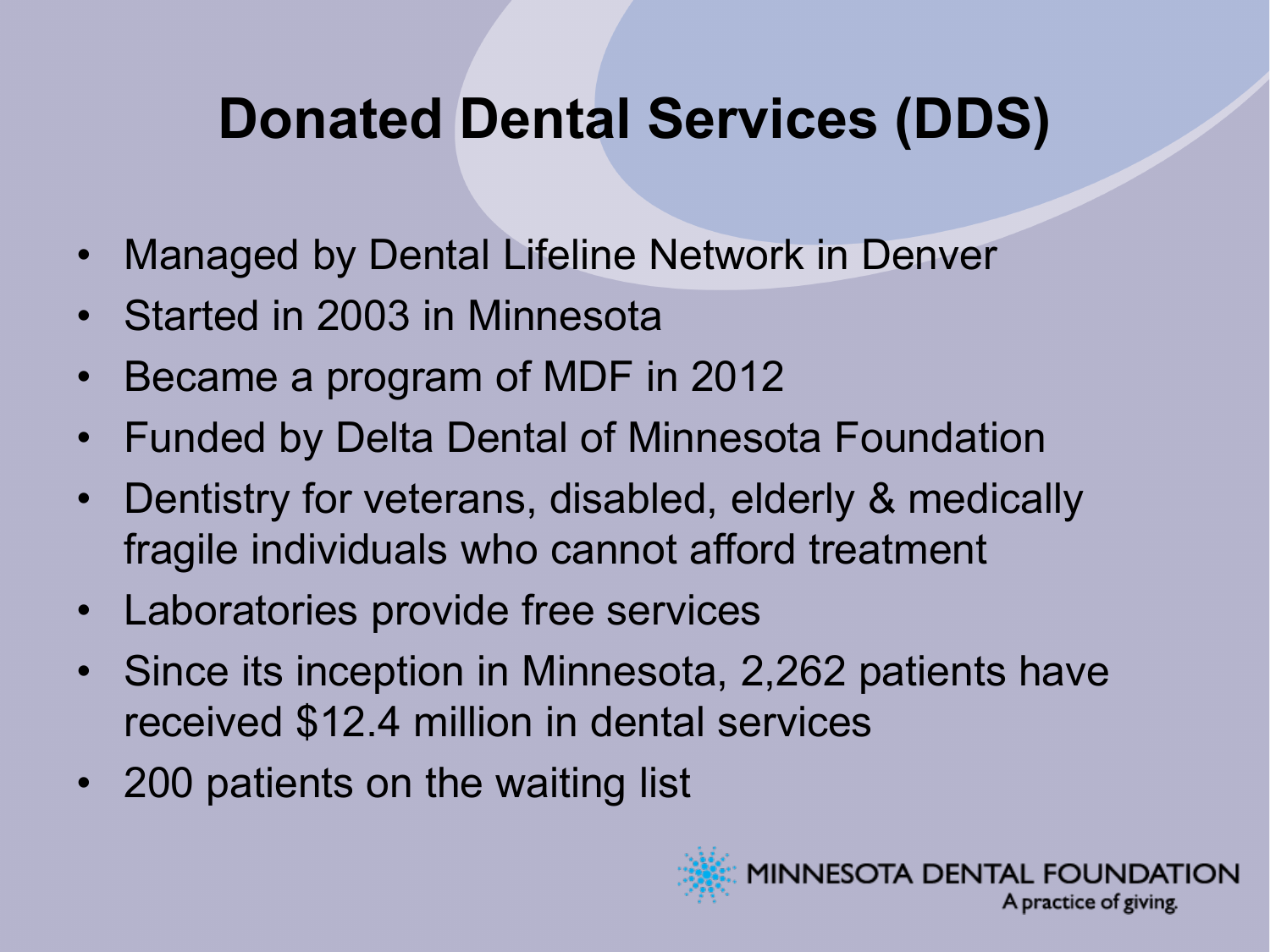### **Give Kids a Smile (GKAS)**

- Became a program of the Foundation in 2015
- In February 2020, 2,173 children received \$1.2 million in free care by 1,350 volunteers
- Since inception in 2003 in Minnesota, 80,603 children received services valued at \$24.4 million in dental services by 34,331 volunteers
- Funded by 3M Oral Health, HealthPartners, Minnesota Dental Association and Minnesota Dental Foundation

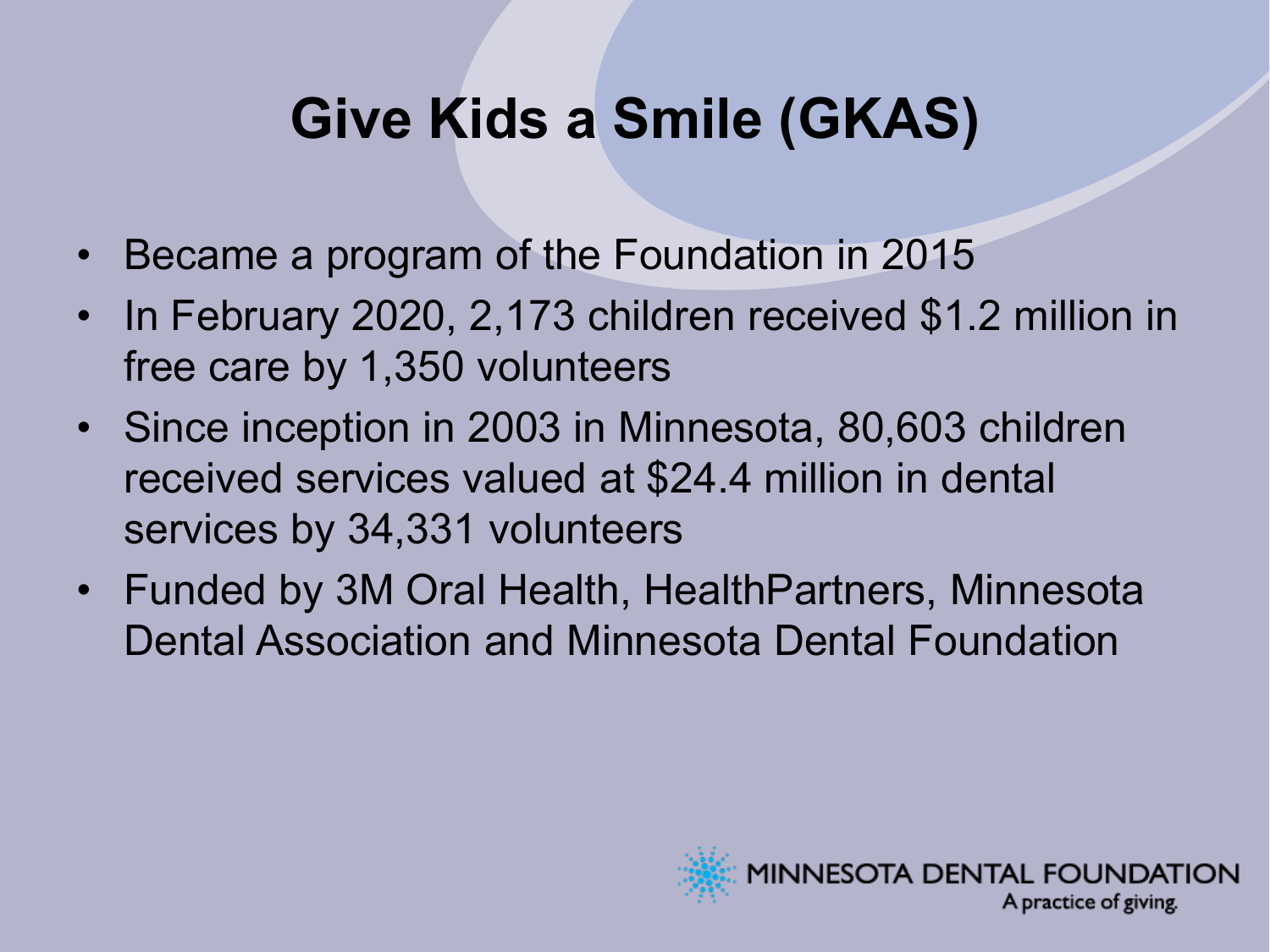#### **Minnesota Mission of Mercy (MnMOM)**

Mankato 2012, Bemidji 2013, Mankato 2014, Duluth 2015, Moorhead 2016, Minneapolis 2018 Scheduled for St. Cloud July 2021

9,497 patient encounters 6,536 volunteers 45,480 dental procedures \$6 million in dental services Delta Dental of Minnesota Foundation *Signature Sponsor*



MINNESOTA DENTAL FOUNDATION A practice of giving.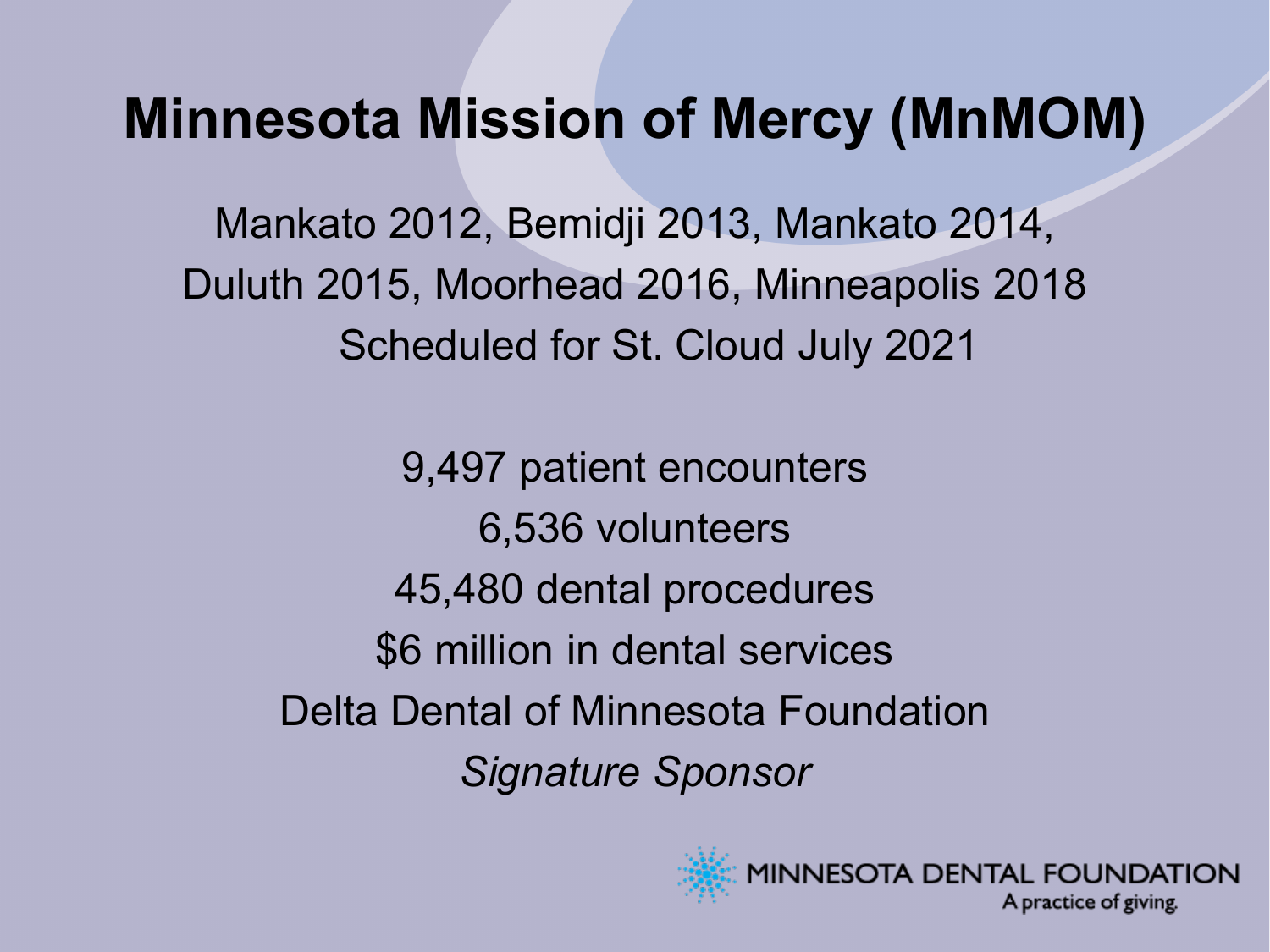## **Martha Mordini Rukavina Loan Forgiveness Program**

- Taconite Assistance Area (TAA)
- Started in 2009 by Northern Minnesota Dental
- Became a program of the Foundation in 2011
- Funded by the Iron Range Resources and Rehabilitation Board (IRRRB)
- Full-time general dental practice for at least 5 years
- To date there are 8 new dentists in the TAA
- Have funding for more dentists

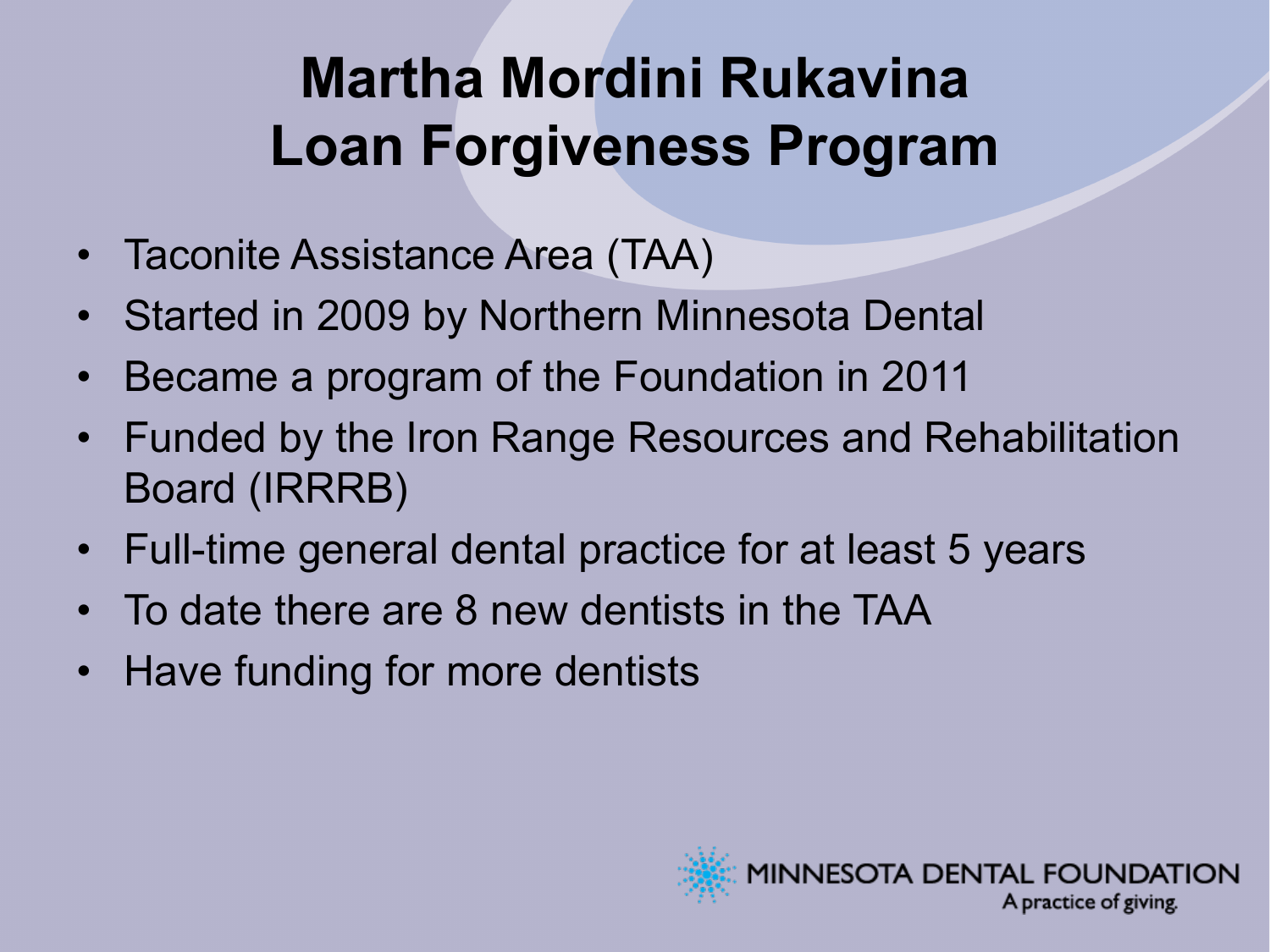## **Dedicated to Minnesota Dentists (DMD) Educational Loan Repayment for Service**

- Started in 2015
- Up to \$200,000 of qualified educational loans
- \$2,000,000 provided by the Delta Dental of Minnesota Foundation
- Rural Health Professional Shortage Areas (HPSA)
- Cities less than 15,000 population
- Full-time general dental practice for 5 years
- Big Fork, Cook, Deerwood, Ely, International Falls, Montevideo, Mora, Tyler, Walker and Warroad
- Funded by Delta Dental of Minnesota Foundation



A practice of giving.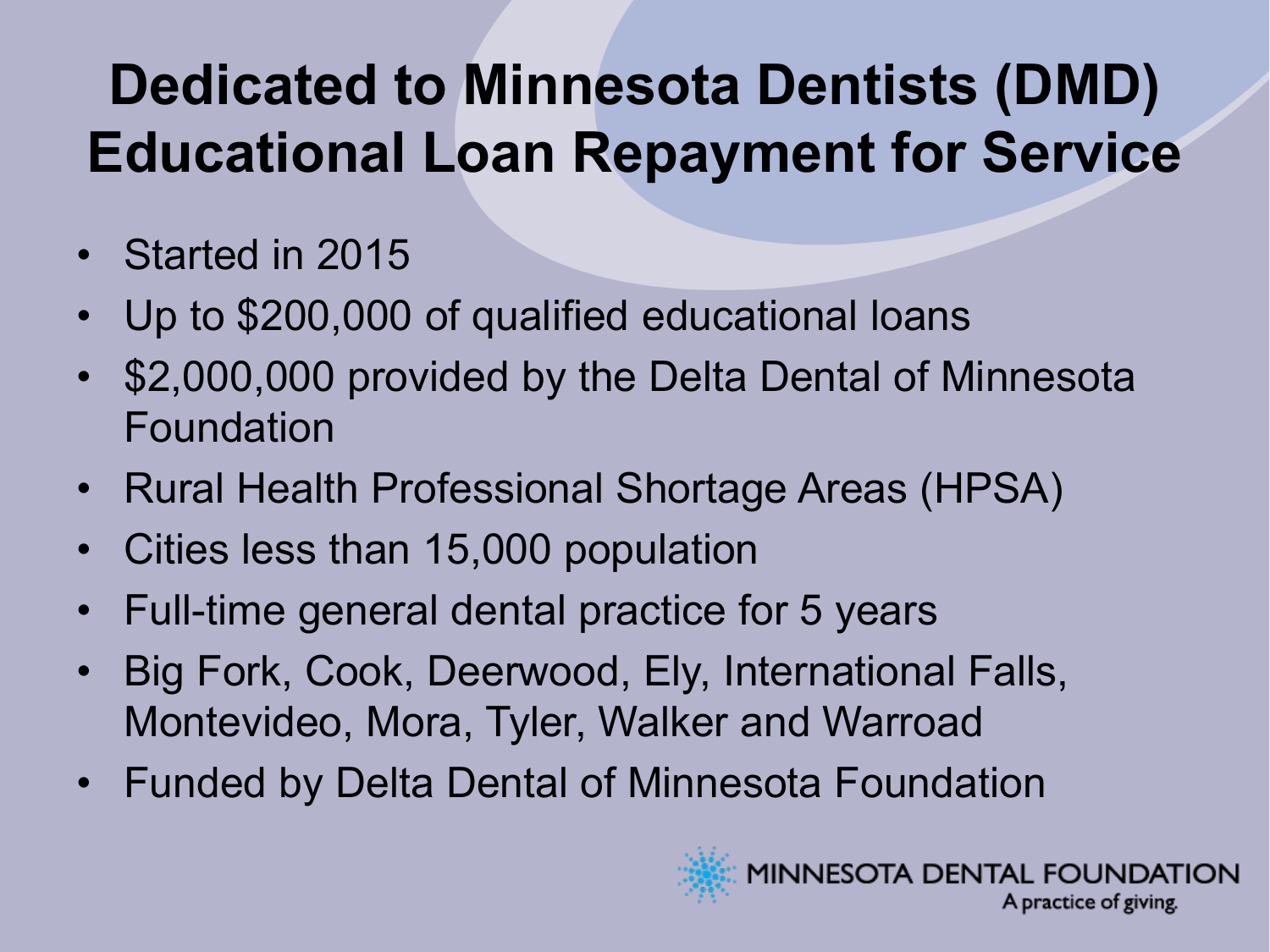### **Retired Dentist Program**

- Started in 2014
- Reimburses a retired dentist for licenses, CPR, professional liability insurance & CE
- Must provide 100 hours per year (about 1 day per month) of dental care to the underserved with no reimbursement
- 10 current participants in volunteer clinics throughout the state

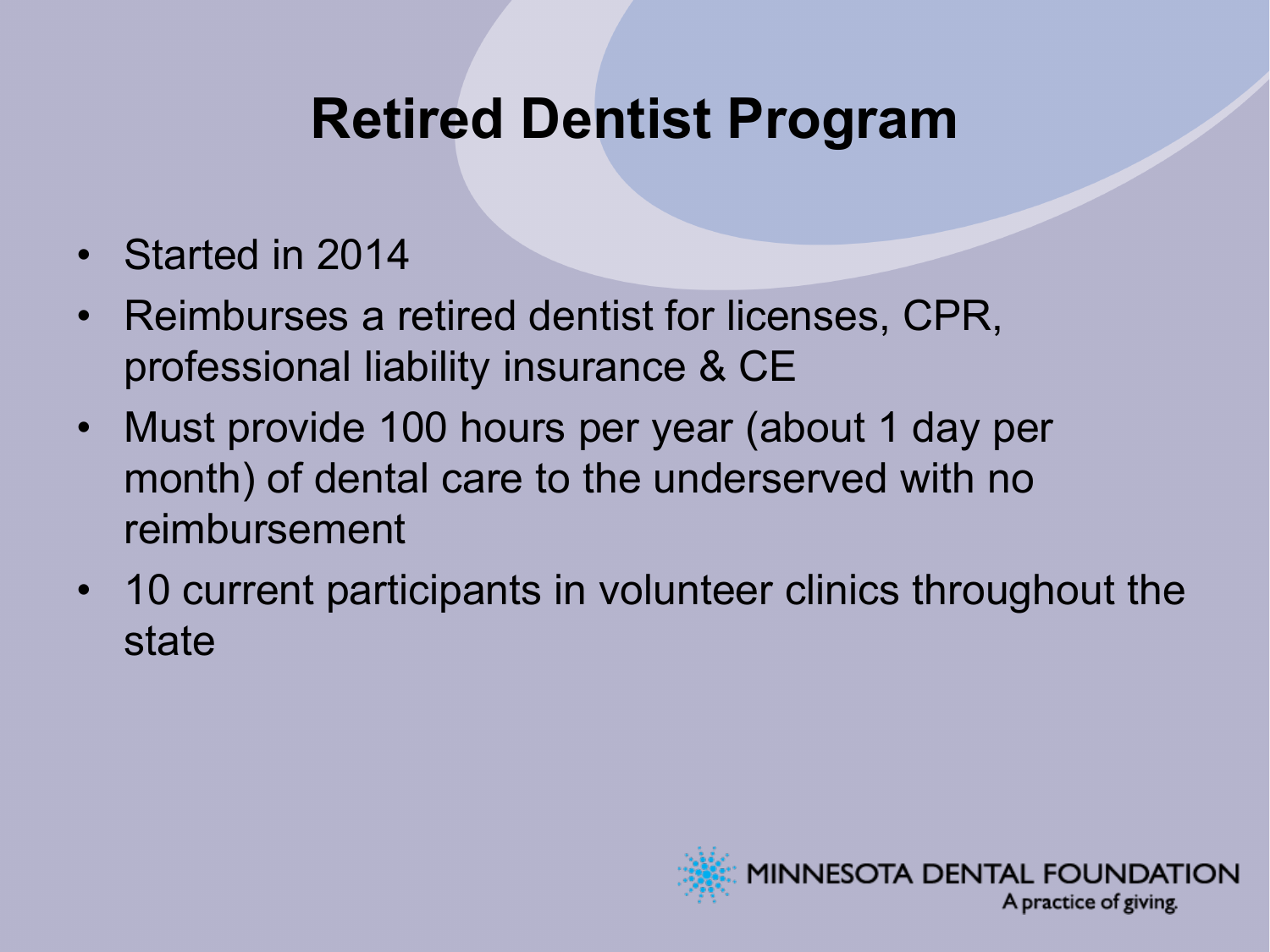#### **Minnesota's Heroes Orthodontic Program**

### **Started in 2015**

- Free orthodontic care to children and spouses of Gold Star Families – those families who have lost a family member who served in the armed services since 9/11
- In collaboration with the Minnesota Association of Orthodontists and Smiles Change Lives

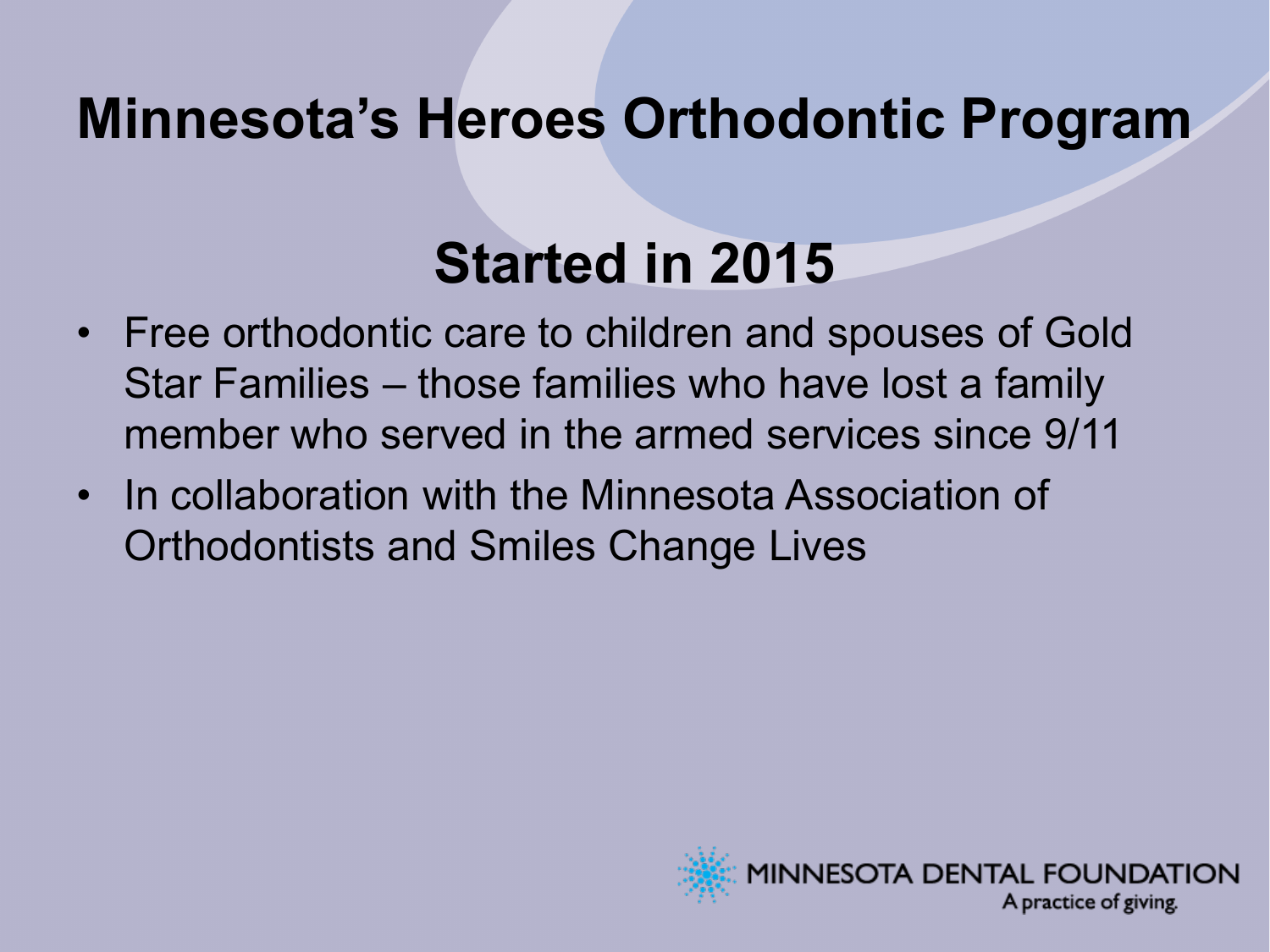### **Dementia Friendly Dental Practices**

- Started in 2019
- In collaboration with Metropolitan Area Agency on Aging and the School of Dentistry
- To educate dental practices about the growing population of individuals with dementia who have challenges in maintaining good oral health due to changes in their cognitive status and functional ability
- Funding through the Delta Dental of Minnesota Foundation, the Otto Bremer Trust and HRSA grant

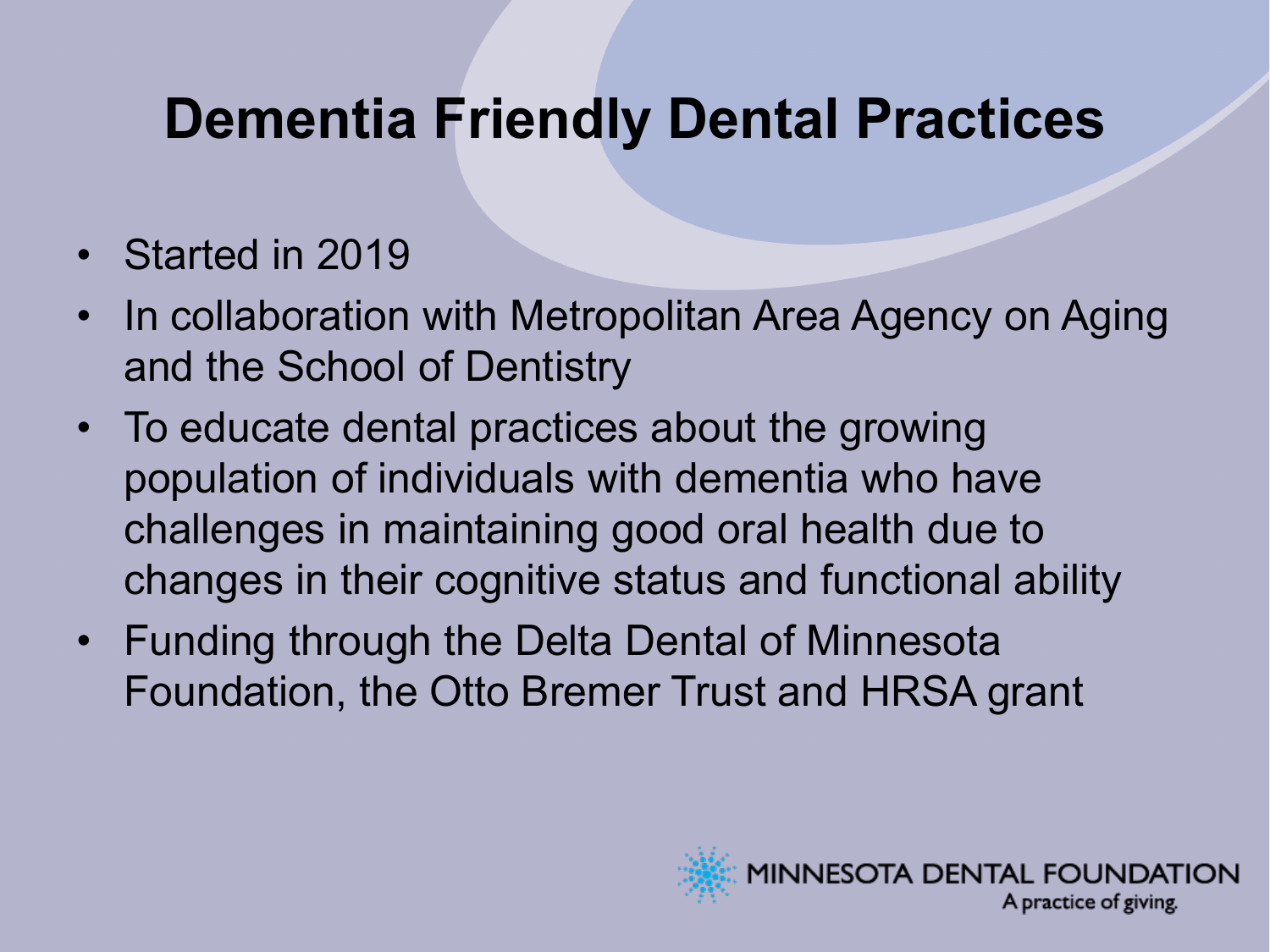#### **Legacy Circle**

- Initiated in 2011
- For those visionaries who designate the Minnesota Dental Foundation in their estate planning
- Currently, have 18 members

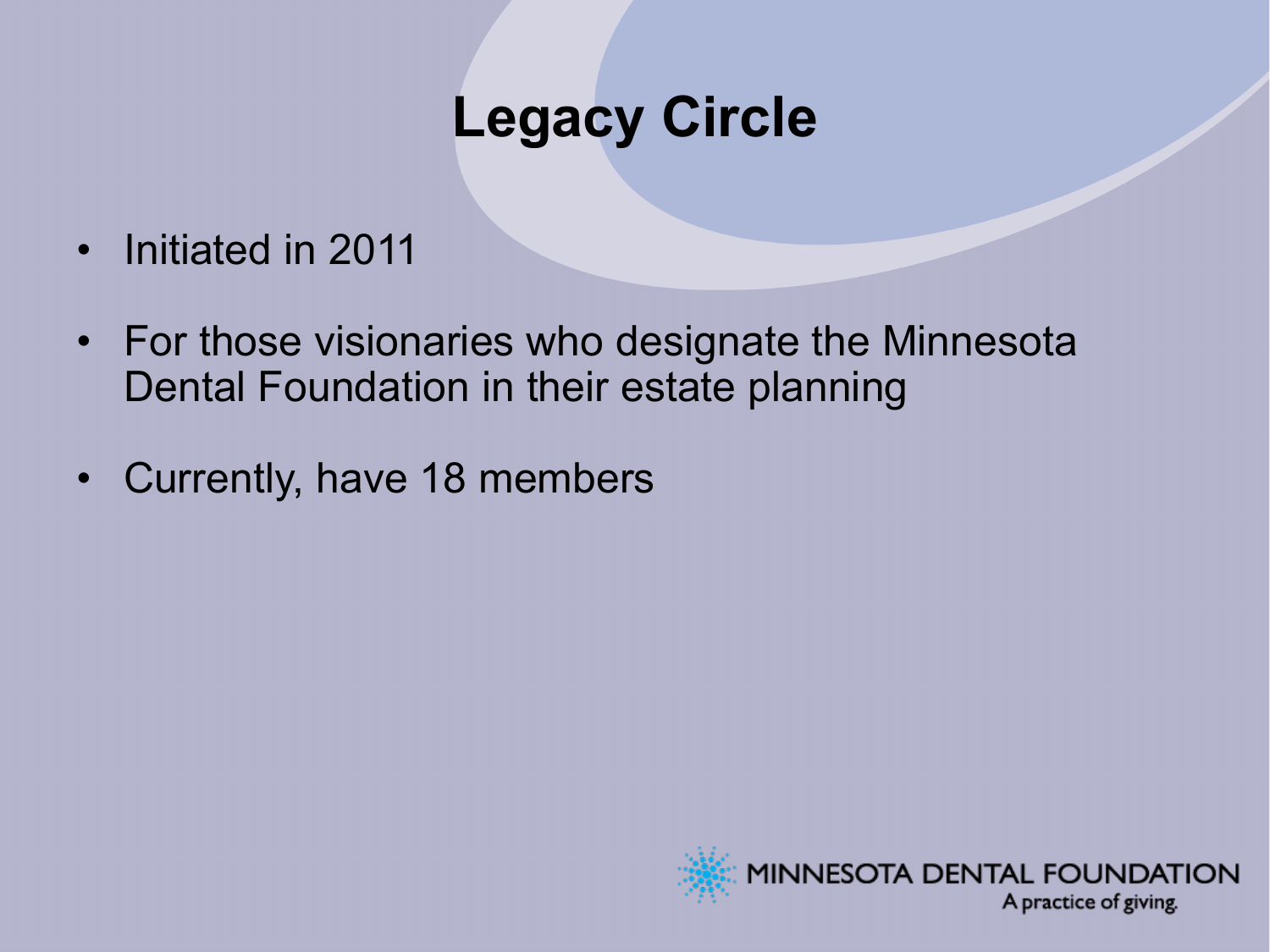#### **Resources**

- Dues statements and prepaid dues option
- Annual fund drive in late fall
- Founders Campaign in 2002-2003
- Fundraising Events Wall of Wine, Gala
- Memorials/honors and bequests/donations
- Legacy Circle
- GiveMN.org, amazonsmile

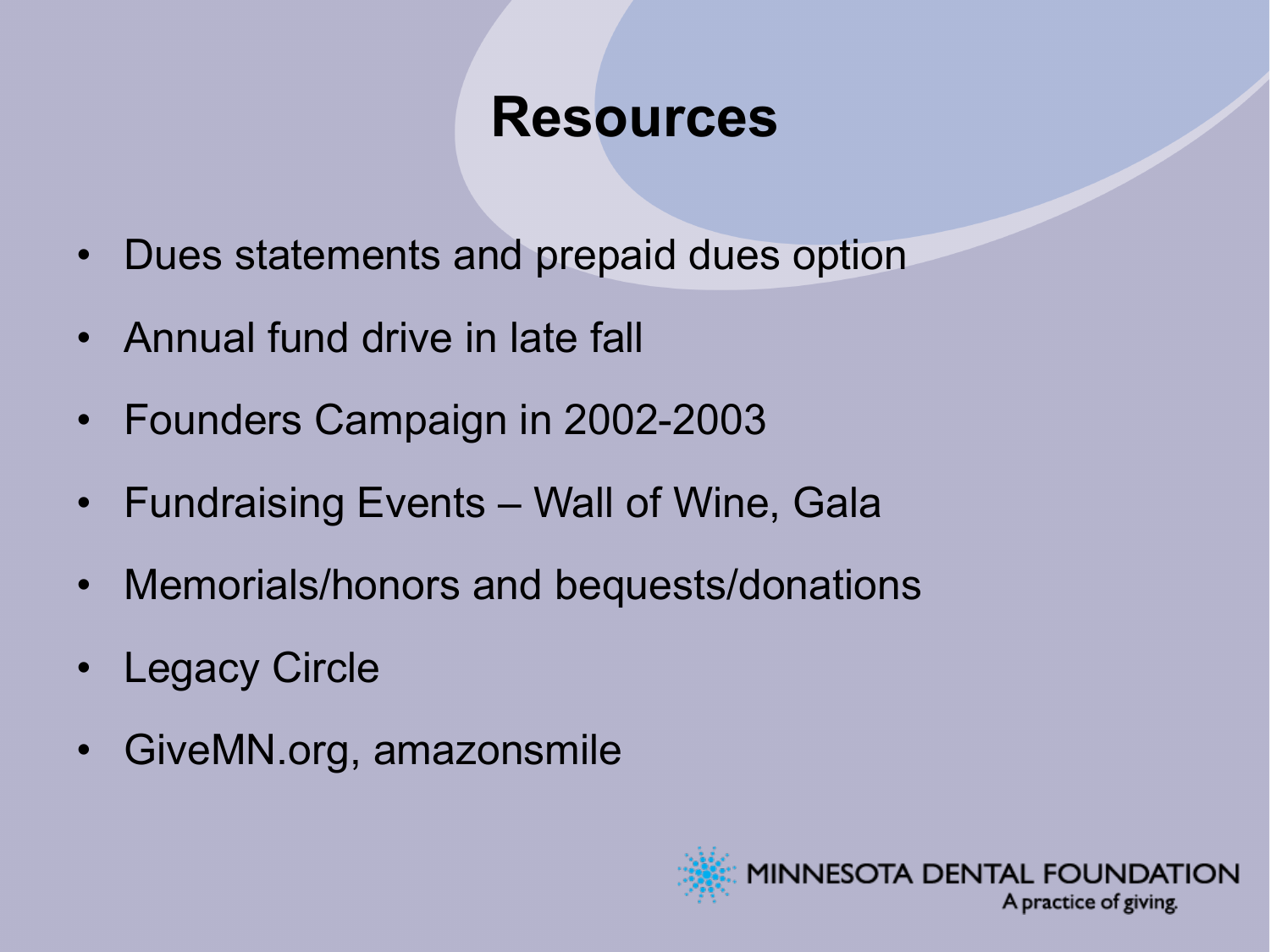### **What can you do?**

- Designate the Minnesota Dental Foundation in your estate planning
- Check the box on your dues statement
- Respond generously to the annual campaign
- Remember to honor or memorialize someone with a donation to the Minnesota Dental Foundation
- Cash, check, credit card or GiveMN.org